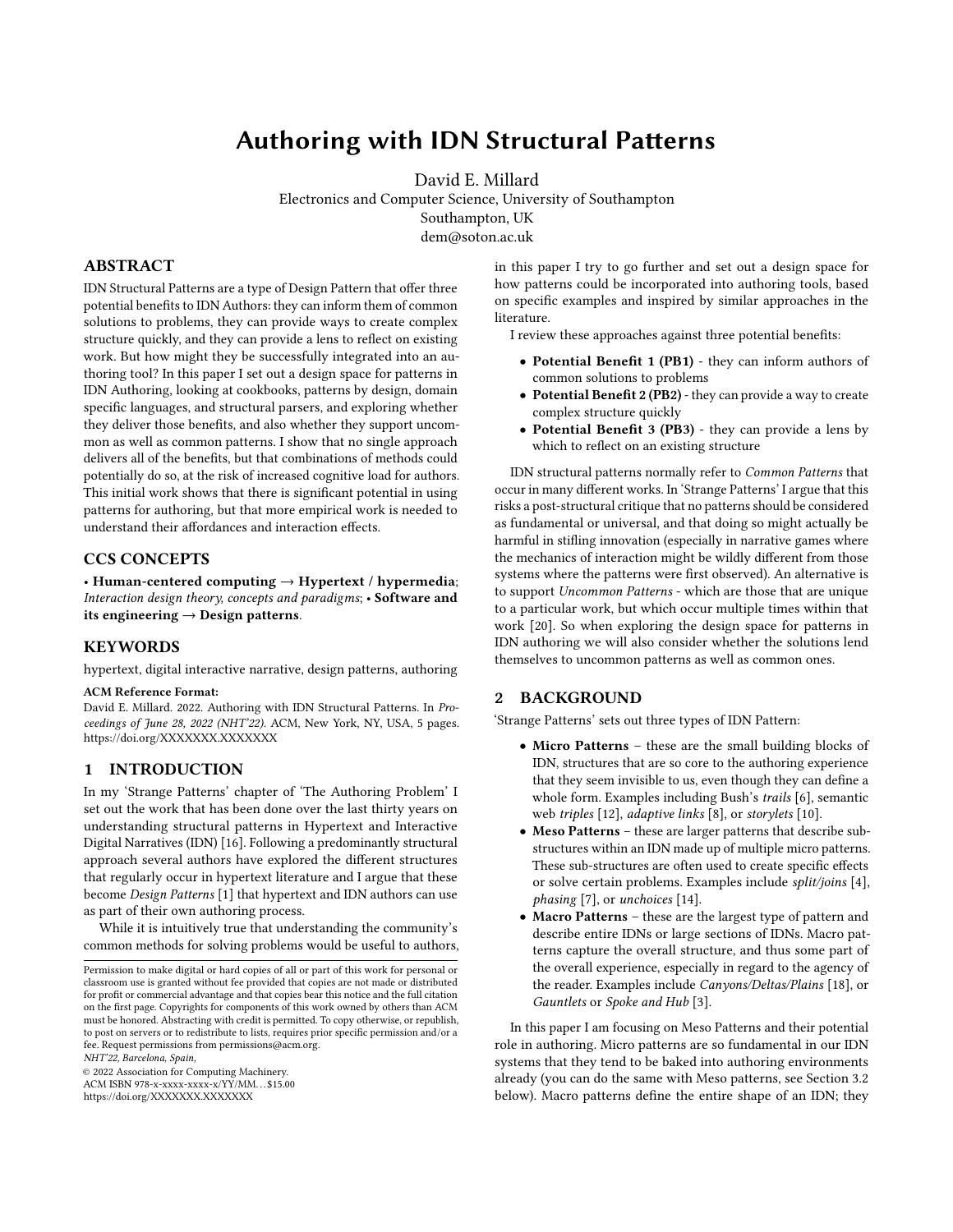could be used in authoring and if so would be variations on the Meso approaches defined here.

## 3 AUTHORING WITH PATTERNS

This section outlines five approaches to incorporating structural patterns into IDN and hypertext authoring tools, some of which are poorly explored in both tools and the literature. These are: cookbooks, patterns by design, templates, domain specific languages, and structural parsers.

#### 3.1 Cookbooks

A 'cookbook' is a colloquial term for describing help documentation that presents a set of recipes for solving particular problems. Both  $\operatorname{Twine}^1$  $\operatorname{Twine}^1$  and  $\operatorname{Inform}^2$  $\operatorname{Inform}^2$  have an online cookbook (Inform calls this a 'Recipe Book') which describes a set of topics, and for each topic gives a description of the functionality used in the examples, followed by the examples themselves that demonstrate various principles and challenges. For example, Figure [1](#page-1-3) shows the page from the Twine cookbook for simulating Dice Rolling using Twee (the markup language used within the Twine application).

```
"Dice Rolling": Harlowe (v2.0)
```
#### Summary

"Dice Rolling" demonstrates how to create the same effects of rolling various physical dice through using the (random:) macro and adding or subtracting numbers.

#### **Twee Code**

```
:: StoryTitle
Harlowe: Dice Rolling
 :: Start
Rolling a 1d4: (random: 1,4)<br>Rolling a 1d6: (random: 1,6)<br>Rolling a 1d8: (random: 1,8)
Rolling a 1d10: (random: 1, 10)<br>Rolling a 1d12: (random: 1, 12)
Rolling a 1d20: (random: 1, 20)
Rolling a 1d100: (random: 1, 100)
Rolling a 1d4 + 4: (text: (random: 1, 4) + 4)<br>Rolling a 1d6 - 2: (text: (random: 1, 6) - 2)
Rolling a 2d6 + 10: (text: (random: 1, 6) + (random: 1, 6) + 10)
```
#### Figure 1: The Twine cookbook page for 'Dice Rolling'

While cookbooks could easily be used to describe structural patterns and give examples of how they can be created they instead tend to focus on behaviour, with both the Twine and Inform cookbooks focusing on how to manipulate story state to achieve particular effects. Even Tinderbox, which is more focused on knowledge management tasks and has a hypertext heritage (coming from Eastgate systems, the creators of Storyspace[\[5\]](#page-4-13)), has a cookbook that focuses on actions and export, rather than structure<sup>[3](#page-1-4)</sup>.

Cookbooks are simple to understand and a community can also be involved in their creation, this makes them good at informing authors of solutions to common problems (PB1). They do not directly allow structure to be created in a tool (PB2) but examples can be

```
^1 Twine cookbook: https://twinery.org/cookbook/
```

```
2
Inform cookbook: http://inform7.com/book/RB_1_1.html
```
cut and pasted and modified to fit. While they do not directly allow for reflection within a tool (PB3), they do provide a visible standard against which authors can compare their own work. As they only describe a finite set of common patterns, uncommon patterns are not supported.

#### <span id="page-1-0"></span>3.2 Patterns by Design

An alternative approach is to embed certain patterns into the design of the authoring tools themselves. This is frequently done with micro patterns, where certain kinds of links or structures are supported in the interface, but can also be done with meso patterns.

The StoryPlaces authoring tool embeds two meso patterns: locking, where one node has to be read before another; and phasing, where a set of nodes are locked or unlocked together [\[17\]](#page-4-14). These become primary elements in the interface. For example, as shown in Figure [2](#page-1-5) when editing a node in the 'narrative constraints' section the tool shows a list (initially empty) of nodes that would unlock this one, and provides a mechanism for looking up and adding nodes to this list. Similarly, the same page allows the node to be added to a Chapter (the StoryPlaces name for a phase), and to specify whether this node locks or unlocks any chapters.

<span id="page-1-5"></span>

Figure 2: The StoryPlaces authoring tool, showing both locking and phasing built directly into the interface

Embedding patterns in the interface normalises meso patterns in the same way as micro patterns (StoryPlaces also embeds storylets) and thus encourages their use by framing them as part of the normal functioning of the authoring tool, thus indirectly informing authors about those patterns (PB1). It also makes the instantiation of the patterns seamless (PB2). However, in doing so it permanently pivots the authoring tool towards the use of those specific patterns, potentially at the expense of other patterns that might also be useful to users, meaning that their use for reflection is very limited (PB3), and similarly that uncommon patterns are not supported.

#### 3.3 Templates

Templates are a declarative way of creating reusable material within an authoring environment. In note-taking tools such as  $Obsidian<sup>4</sup>$  $Obsidian<sup>4</sup>$  $Obsidian<sup>4</sup>$ 

<span id="page-1-4"></span><sup>3</sup>Tinderbox cookbook: http://www.eastgate.com/Tinderbox/cookbook/index.html

<span id="page-1-6"></span><sup>4</sup>Obsidian homepage: https://obsidian.md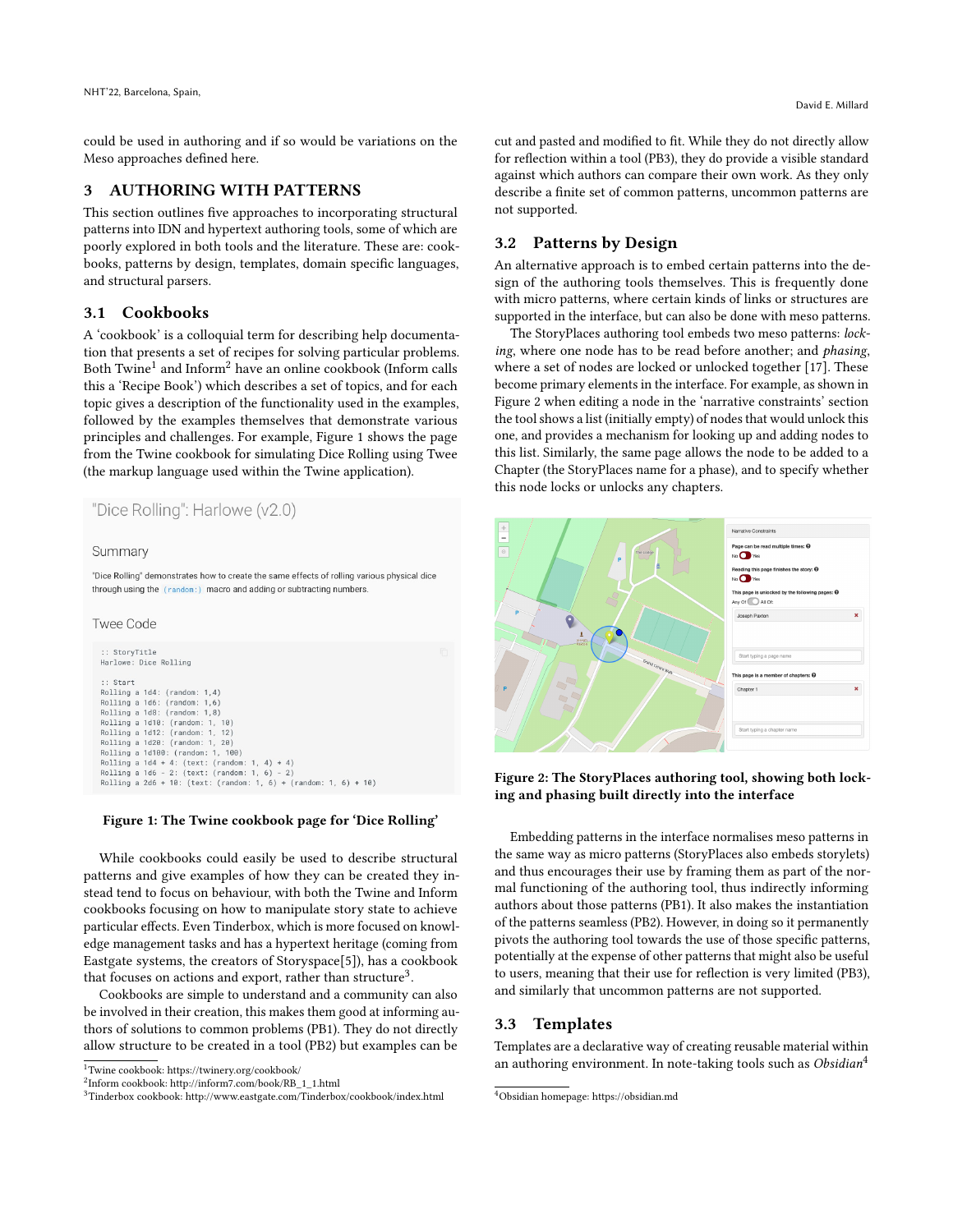Authoring with IDN Structural Patterns

they allow content and structure to be defined once, and then instantiated again and again to make the creation of elements with standard parts easier. They can also include macros that are dynamically filled by the system at the moment of creation. For example, Figure [3](#page-2-0) shows a template for a 'Zettelkasten' style note in Obsidian using macros to insert the title, date, and time.

<span id="page-2-0"></span>

#### Figure 3: A template (left) and instantiated page (right) for a 'Zettelkasten' note in Obsidian

This style of template only handles local structure – i.e. outbound links from this node – but we can imagine templates where we might specify multiple nodes at once and the relationships between them. Such a structural template could be used for common structural patterns, for example split/joins, and in theory would both make the authoring process simpler (PB2) (as complex structures would be created in a single operation rather than many) as well as helping to educate new authors by exposing them to common ways of working (PB1). The existence of templates would also indirectly help authors reflect on the structure of their work (PB3). If new templates could be created by authors then it also supports uncommon patterns.

A simpler form of templates could be supported through structural cut and paste (where multiple nodes and their relationships could be selected, copied, and then pasted into the authoring environment). While this approach does not have the benefits of informing authors about common patterns (PB1), it does still allow for the easy creation of complex structure (PB2) and indirectly helps authors reflect on their work through their own cut and paste behaviour. Structural cut and paste is also a very straightforward and familiar way to support uncommon patterns.

## 3.4 Domain Specific Languages

Domain Specific Languages (DSLs) are computer languages for defining behaviour in a specific domain, with a higher level of abstraction than is found in more general programming languages and which use the concepts and terminology of that domain[\[15\]](#page-4-15). As a DSL is aligned closely with its problem space it becomes easier for people to connect what they want to do in that domain with what they need to write. DSLs are therefore a useful bridge between technical and domain expertise. They can also be independent of any given target platform or tool.

DSLs are a more complex method for defining patterns, as they can include parameterised elements. This makes them more powerful than simple visual templates (PB2), but also means they might be less effective at communicating patterns to authors (PB1). Their complexity means that they are also not very good at helping authors to reflect on their creations (PB3).

```
function flashback(nodes_for_option_A, nodes_for_option_B) {
  locks(nodes_for_option_A, nodes_for_option_B);
  locks(nodes_for_option_B, nodes_for_option_A);
let player_a option a = story. New Page ( \ldots );
let player_a_option_b = story.NewPage(...);
let player_b_option_a = story.NewPage(...);
let player_b_option_b = story.\nNewPage(...);flashback([player_a_option_a, player_b_option_a],<br>[player_a_option_b, player_b_option_b]);
```
#### Figure 4: An example of a Typescript DSL (taken from [\[20\]](#page-4-3)) that defines a Flashback

DSLs are a good solution for uncommon patterns. Figure [4](#page-2-1) shows a snippet of the Typescript DSL used in [\[20\]](#page-4-3) to define a Flashback uncommon pattern: a set of four nodes, with four lock relationships between them (where the lock relationship has been previously defined using the same DSL).

#### 3.5 Structural Parsers

A final potential approach would be to identify patterns in the author's structure as it emerges. This is similar to the way that a spatial parser works in spatial hypertext [\[19\]](#page-4-16), in that case the parser is looking for visual and layout similarities (such as items in a row that become a list, or items with the same colour that become a set); with structural parsing it would be analysing the graph of link connections and looking for structures that match well known patterns. In graph theory this is called the sub-graph isomorphism problem [\[21\]](#page-4-17) and there are numerous potential solutions competing for computational efficiency [\[2\]](#page-4-18). Once patterns have been identified they could be highlighted to the author and labelled or described.

Spatial hypertext was first presented as a tool for information triage, allowing structure to emerge rather than being imposed from the start – ideal when that structure is not known in advance [\[13\]](#page-4-19). A structural parser might therefore help the author to understand what sort of story they were creating (in the case of macro structures) or what kinds of approaches they were using within the story to manage its progress (the meso structures) even if they didn't know this when they began (PB3). They also draw attention to common patterns and therefore expose those approaches to users (PB1), but they don't enable them to create complex structure more quickly (PB2) (although they might if coupled with structural cut and paste).

Structural parsers that look for repeating (in addition to well known) patterns could also support uncommon patterns, as they could draw attention to structures that reoccur in an authors work. Searching for common sub-graphs within a larger network is a different problem known as frequent sub-graph discovery, with a range of potential solutions that vary in their search strategy, inputs, and completeness [\[11\]](#page-4-20).

#### 4 DISCUSSION

Table [1](#page-3-0) shows a summary of the five methods (and the cut and paste template variant) mapped against the three potential benefits, the final column also shows whether they support uncommon patterns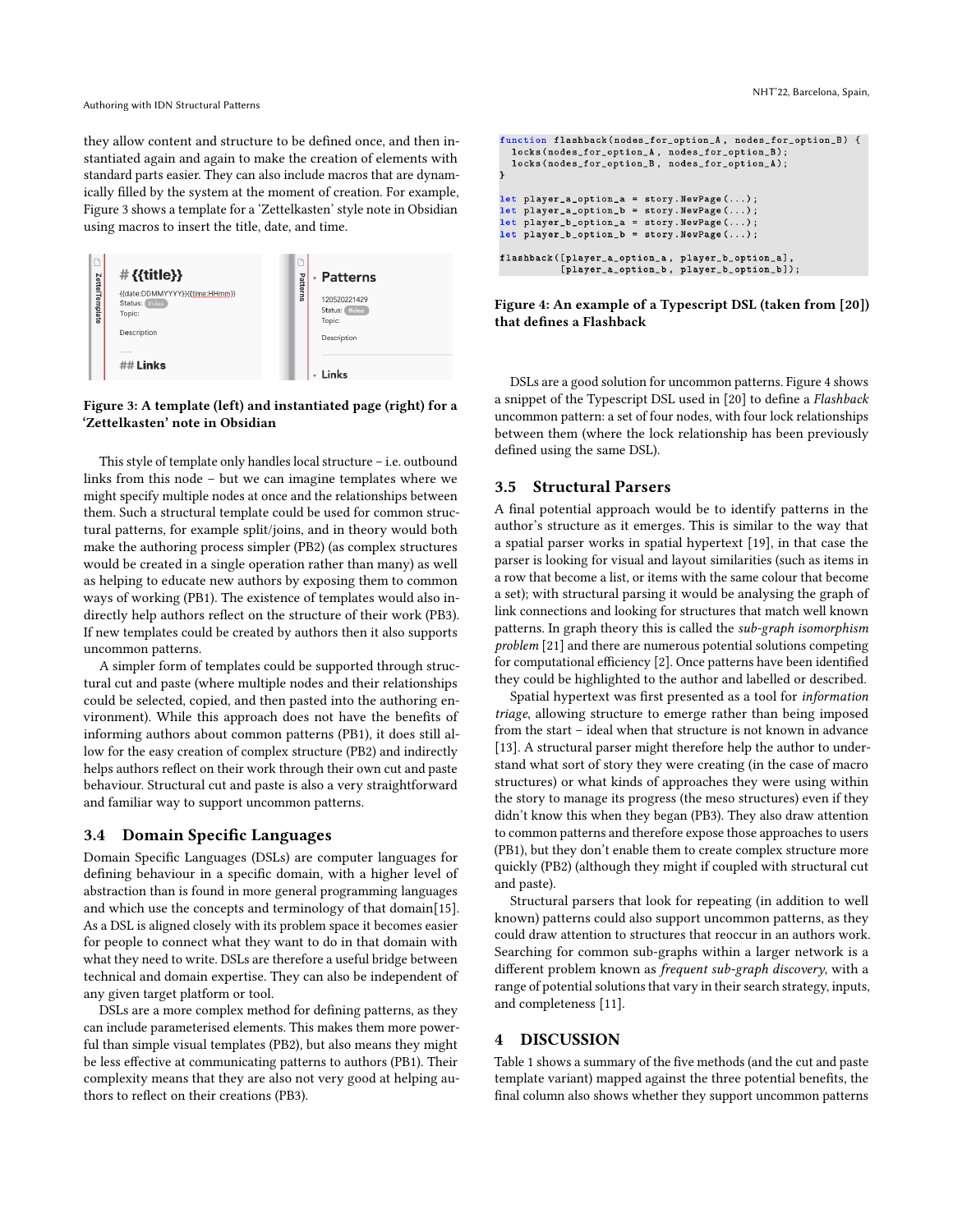|                  |          | PB1 Inform Users PB2 Complex Structure PB3 - Reflection Uncommon Patterns |          |          |
|------------------|----------|---------------------------------------------------------------------------|----------|----------|
| Cookbook         | Yes      | Indirect                                                                  | Indirect | No       |
| <b>By Design</b> | Indirect | Yes                                                                       | No.      | No       |
| <b>Templates</b> | Yes      | Yes                                                                       | Indirect | Possible |
| Cut and Paste    | No       | Yes                                                                       | Indirect | Yes      |
| <b>DSL</b>       | Indirect | Yes                                                                       | No       | Yes      |
| Parser           | Yes      | No                                                                        | Yes      | Yes      |

<span id="page-3-0"></span>Table 1: The methods mapped to the potential benefits and their applicability to uncommon patterns

as well as common ones (Templates shows 'possible' as this is only supported if new templates can be generated by the author).

#### 4.1 User/Tool Alignment and Cognitive Load

One of the challenges that authors face in the authoring process is aligning themselves with their tools, with misalignment possible in four dimensions: conceptual, ontological, expertise, and workflow [\[9\]](#page-4-21). This misalignment can place significant cognitive load on authors.

Introducing patterns into authoring impacts all of these dimensions, and could make that cognitive load worse. It requires authors to conceptualise their work through the patterns, it requires them to learn the terminology and use (ontology) of the patterns, it requires additional expertise in the form of the skills needed to manipulate and use the patterns within the tool, and it requires them to adapt their workflow to include patterns.

However, the different methods have these requirements to different extents. For example, the Cookbook and Cut and Paste approaches are familiar from many other applications, and authors should have transferable skills, and already think and work in this kind of way. By Design also requires no special expertise to deploy, but it does require the author to conceptualise their story using the patterns and adapt their workflow for the tool (e.g. in StoryPlaces authors must become familiar with the idea of Chapters, conceptualise their narrative design in terms of locking and unlocking chapters, and adjust their workflow so that the creation of chapters is at its heart).

A DSL is the most sophisticated method, and requires significant expertise to deploy effectively, however the conceptualisation, ontology, and workflow are driven by the author, and so – assuming they have those skills – it might actually introduce the least complexity, and arguably is the approach that most empowers the author.

#### 4.2 Combining Approaches

So far we have discussed the methods for including patterns in authoring independently, but in reality they could be combined and used together in a single tool.

Templates, Cut and Paste, and the Structural Parser are all declarative in nature and could potentially work together. Templates and a Structural Parser both inform users about patterns (PB1), Templates and Cut and Paste enable the easy creation of of complex structure (PB2), and a Structural Parser supports reflection directly (PB3). In addition, the Cut and Paste and the Structural Parser enable the support of uncommon patterns.

A combined approach thus achieves all of the benefits, although it also aggregates all of the cognitive load from each approach.

By Design and DSLs are alternative methods that are not really compatible with Templates, Cut and Paste, or a Structural Parser, but they could be combined with a Cookbook, which could help the conceptualisation problem for By Design, and provide substantial support for the complex DSL approach, and mitigate to some degree the lack of reflection inherit in both methods.

Just because the methods are compatible does not mean that they are effective, and more direct empirical work is needed to evaluate the individual methods, and to understand their interaction when combined in a single tool.

#### 5 CONCLUSION

In this paper we have briefly covered the sorts of structural patterns typically found in IDN and then set out three potential benefits (PBs) of using them within authoring: PB1 - that they can inform authors of common solutions to problems, PB2 - they can provide a way to create complex structure quickly, and PB3 - they can provide a lens to reflect on the existing structure in an author's work.

We then explored six methods for incorporating patterns into IDN authoring tools. By using them in a Cookbook with explanations and examples, building them  $By$  Design into the authoring interface, supporting them through Templates, allowing Structural Cut and Paste, supporting them through a Domain Specific Language (DSL), or highlighting them to the author with a Structural Parser. By mapping these methods to the benefits we have shown that none in isolation provide all of the potential benefits, nor do they all support uncommon patterns (local patterns that only apply within a given piece of work), but that they could be combined together in different ways to do so – but at the risk of increasing the author's cognitive load.

Further work is required to implement some of the methods, and evaluate them in isolation and in combination, in order to understand both their individual affordances, and their interaction effects. IDN Authoring remains a significant challenge for the research community, and is a barrier to more sophisticated interactive fiction and narrative games. Patterns have the potential to help break down this barrier and contribute to more powerful and usable future tools.

#### ACKNOWLEDGMENTS

Thank you to Callam Spawforth and Sofia Kitromili, whose PhD work contributed significantly to some of these ideas.